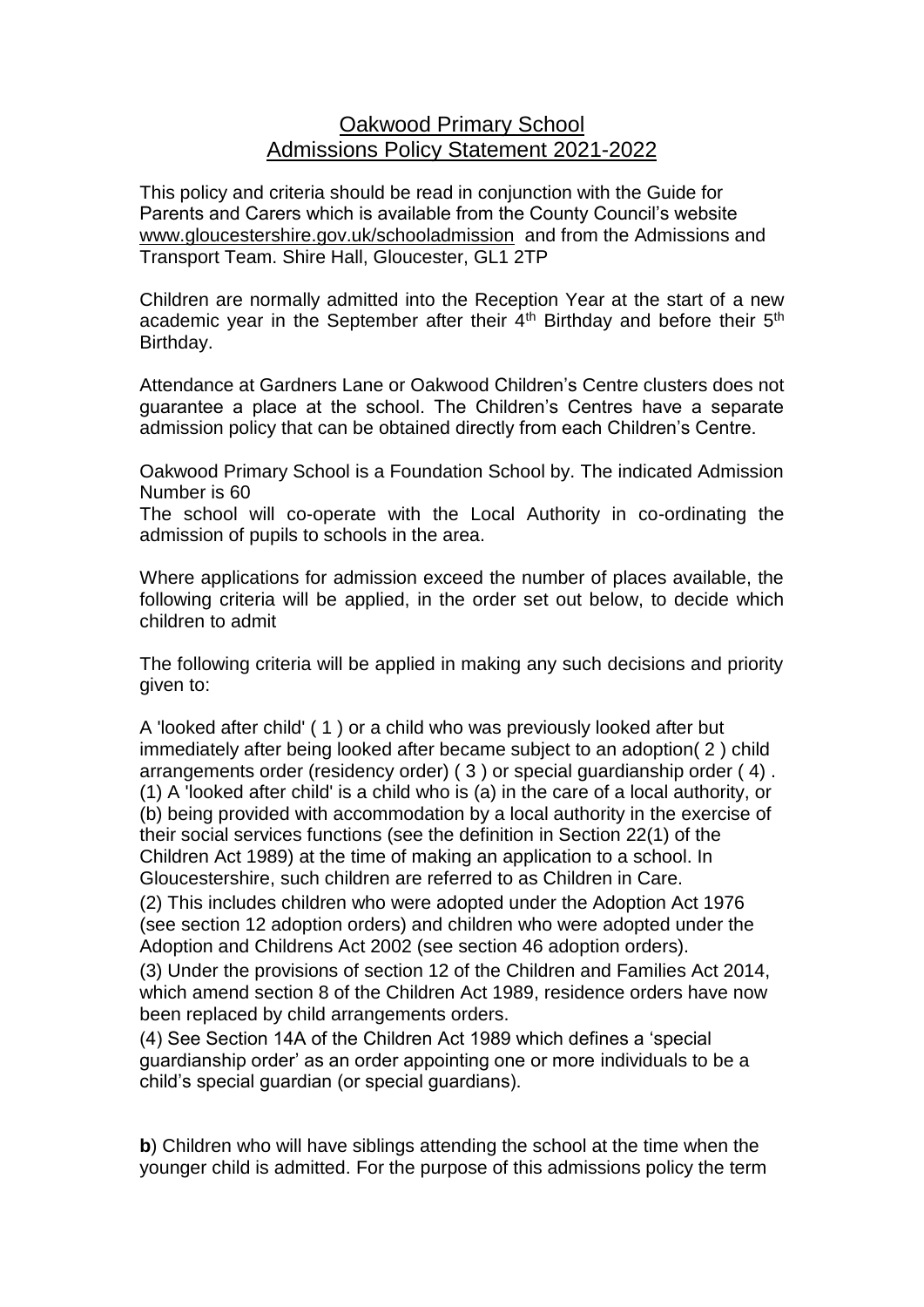'sibling' refers to brother or sister, half brother or sister, adopted brother or sister, step brother or sister, or the child of the parent/carer's partner, and in every case, the child must be living in the same family unit at the same address, at the time of application.

**c)** Children who have an authenticated medical reason for attending Oakwood School *Application under this criterion will only be considered if they are supported by a written statement from the child's doctor. This must demonstrate that there is a very specific connection between the medical need and the facilities or resources of the school* 

**d)** Children with the strongest geographical claim, measured in a straight line from the ordnance survey address point of the child's home address (including flats) to the ordnance survey address point of the school, using the Local Authority's computerised measuring system, with those living closer to the school receiving the higher priority.

**e**) Children for whom Oakwood School is not the nearest primary school.

If there is insufficient space for all children in any one of the above priorities (a, b or c) then places will be allocated to those with the strongest geographical claim, measured in a direct line.

In the event of a tie between two or more children when applying criterion d) (strongest geographic claim based on straight line distance) where there are not enough places available to offer all children a place at Oakwood a process of random allocation will be followed

Parents and guardians have a right of appeal to an independent appeals panel against any decision made by the governors, concerning the child's admission to school.

# **SEND**

The school is required to admit a child with a EHC Plan that names the school, even if the school is full.

Other important information:

All letters offering places are sent out by Gloucestershire LA on a predetermined date (you should check with the school office for this date).

**Applications must be made by completing and returning a School Admissions Application Form by 15th January on the year the applicant is due to start school.** 

**You must also complete and return a Gloucestershire County Council Preference Form and return it to them by 15th January on the year the applicant is due to start school.**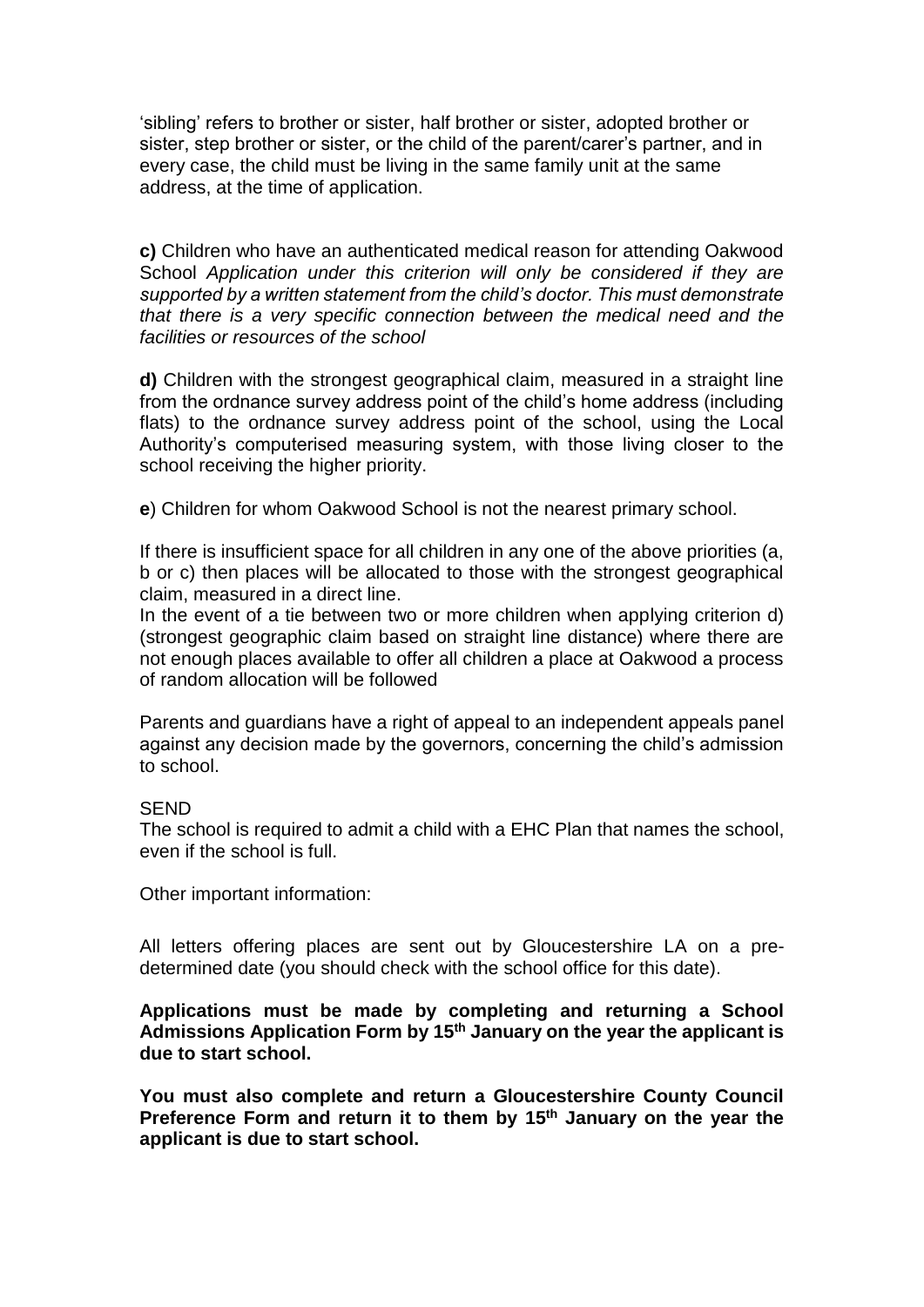Any decision to consider late applications made after the 15th January will be made by the Executive Director, Education or nominated officer as stated in the 'Guide for parents and carers Primary Admission' published by Gloucestershire County Council.

Where a child spends equal amounts of time with both parents, the address at which the child is registered for purposes of child benefit will be taken as the place where the child resides.

The definition of "Primary School" is any "state maintained school that provides education for children in Key Stage 1 and/or Key Stage 2 age groups".

All distances will be measured in a straight line using an OS map. **The Ordnance survey point could be at any point on each address not necessarily the front door i.e. the ordnance survey point could be in the back garden or the playing field of the school.** 

Offers will only be made in writing. Letters of refusal will give reasons for the decision together with information on a parent's right to appeal.

The School will also apply the DFES Code of Practice on School Admissions. For purposes of this policy, the Children's Centres do not count as part of Oakwood Primary School.

Where applications for places are made out of the normal admission times this policy will be applied if there are more applicants than places. The address you give us telling us where your child resides must be the permanent home address, not a business address, nor the address of a friend, relative or child minder, nor a temporary address nor an address to which you hope to move. You must let us know if this permanent address changes after you have completed and submitted the application form to the School.

Fraudulent applications will be treated as such and offers of places in these instances may be withdrawn.

Admission of Summer Born Children for Reception Entry for Oakwood Primary School

The Governing Body of Oakwood Primary School acknowledges the updated advice from the Department of Education that, parents/carers of "summer born" children (born between 1 April and 31 August) may request to start the Reception Class of a school a whole academic year later. The Governing Body will make a decision on behalf of Oakwood Primary School. We follow the Local Authority process which states that parents can only apply for a Reception place at a school once and must apply for a place during the standard application process timeline for their chronological year group, stating their reasons for requesting deferred entry to the following year. The Governing Body will decide whether the deferred entry can be approved for the school.